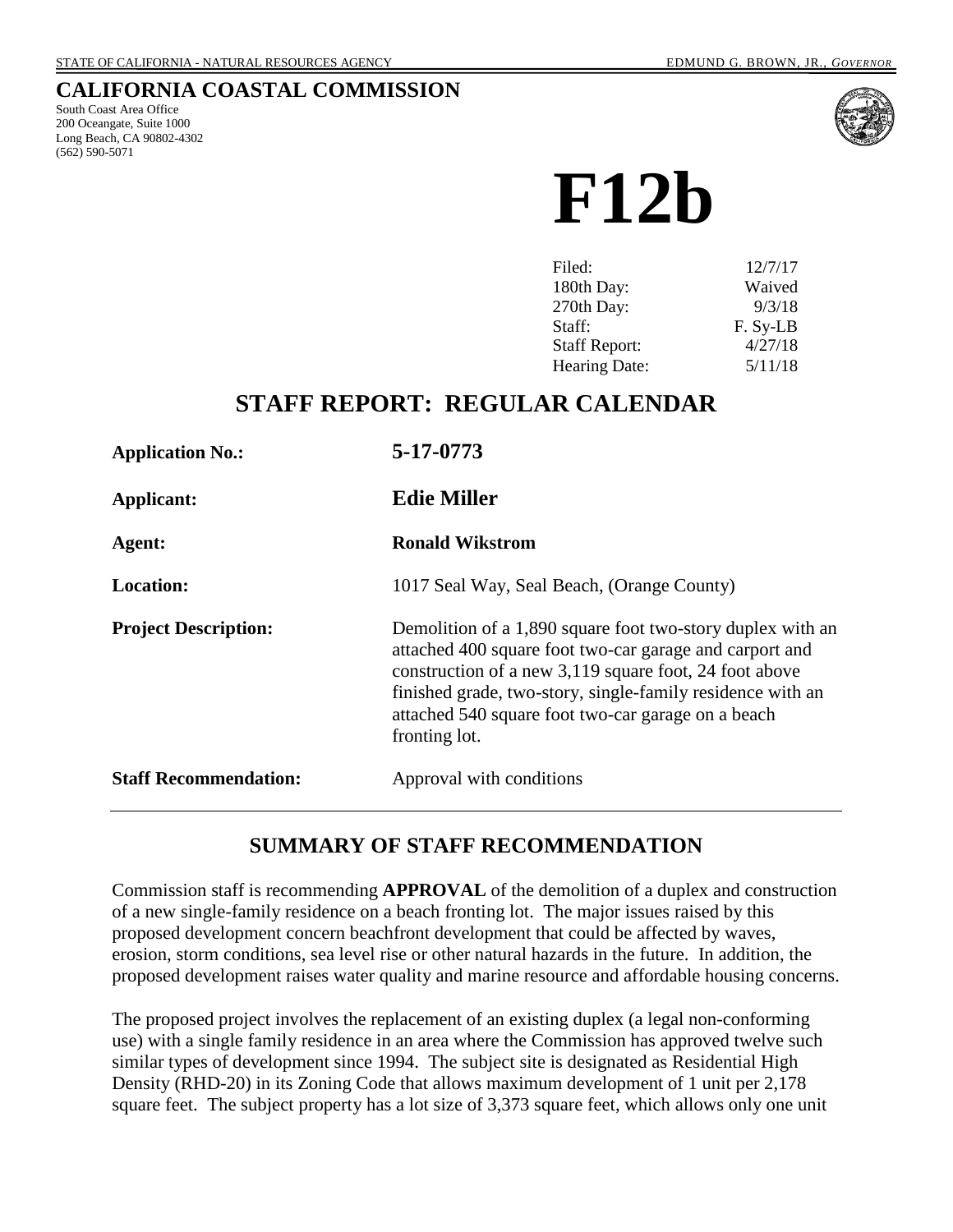on the property by the City's zoning regulations. Thus, the lot cannot accommodate a duplex. While the zoning code is not the standard of review for the Commission's review of the project, the fact that the zoning code only allows one lot supports the Commission's approval that the project would not reduce housing density since only one unit is permitted on the property per the City's zoning regulations.

The City's 2013-2021 Housing Element states that the City examines any Coastal Zone development that entails demolition or conversion of residential units that are not categorically exempt from the California Environmental Quality Act (CEQA) as required under the California Government Code (§65588(d) pursuant to Section 65590 (The Mello Act)). The Mello Act is a statewide law which seeks to preserve housing for persons and families with low and moderate incomes in the Coastal Zone. Regarding the proposed project, the City of Seal Beach determined that it was a Ministerial Project and therefore since it was not considered categorically exempt, the City was required to analyze its compliance with the Mello Act. The City concluded that neither unit was an affordable unit. While the existing units are not considered affordable and the subject lot is too small to provide a second unit, the subject site is located in a densely filled residentially zoned area where many residential opportunities and amenities (i.e., restaurants, grocery store, etc.) are available. The public beach is also located adjacent to the public walkway fronting the subject site. Therefore, the project is located in an area that can accommodate it and will not have cumulative adverse impacts to coastal resources and located within these nearby amenities which minimizes vehicle miles traveled and energy consumption.

The proposed project is located in an area where coastal hazards exist and can adversely impact the development. Therefore, the Commission imposes **Special Condition No. 2**, requiring the applicant to assume the potential risk of injury and damage arising from coastal hazards that may threaten the development.

No shoreline protective device is proposed to protect the development pursuant to this permit. However to ensure that no future shoreline protective device is proposed, the Commission imposes **Special Condition No. 1**, which requires the applicant to agree that no future shoreline protective device is necessary to protect the proposed development.

Any potential changes to the proposed project may result in adverse impacts to coastal resources. To ensure that development on the site does not occur which could potentially result in adverse impacts to coastal processes, the Commission imposes **Special Condition No. 3**, which informs the applicant that future development at the site requires an amendment to Coastal Development Permit No. 5-17-0773 or a new coastal development permit.

During construction and post construction, the proposed project has potential for adverse impacts to water quality and marine resources. Therefore, as a result, two special conditions address and minimize impacts to water quality and marine resources as follows: **Special Condition No. 4** outlines construction-related requirements to provide for the safe storage of construction materials and the safe disposal of construction debris; and **Special Condition No. 5** imposes landscape controls that require that all vegetated landscaped areas shall only consist of native plants or non-native drought tolerant plants, which are non-invasive.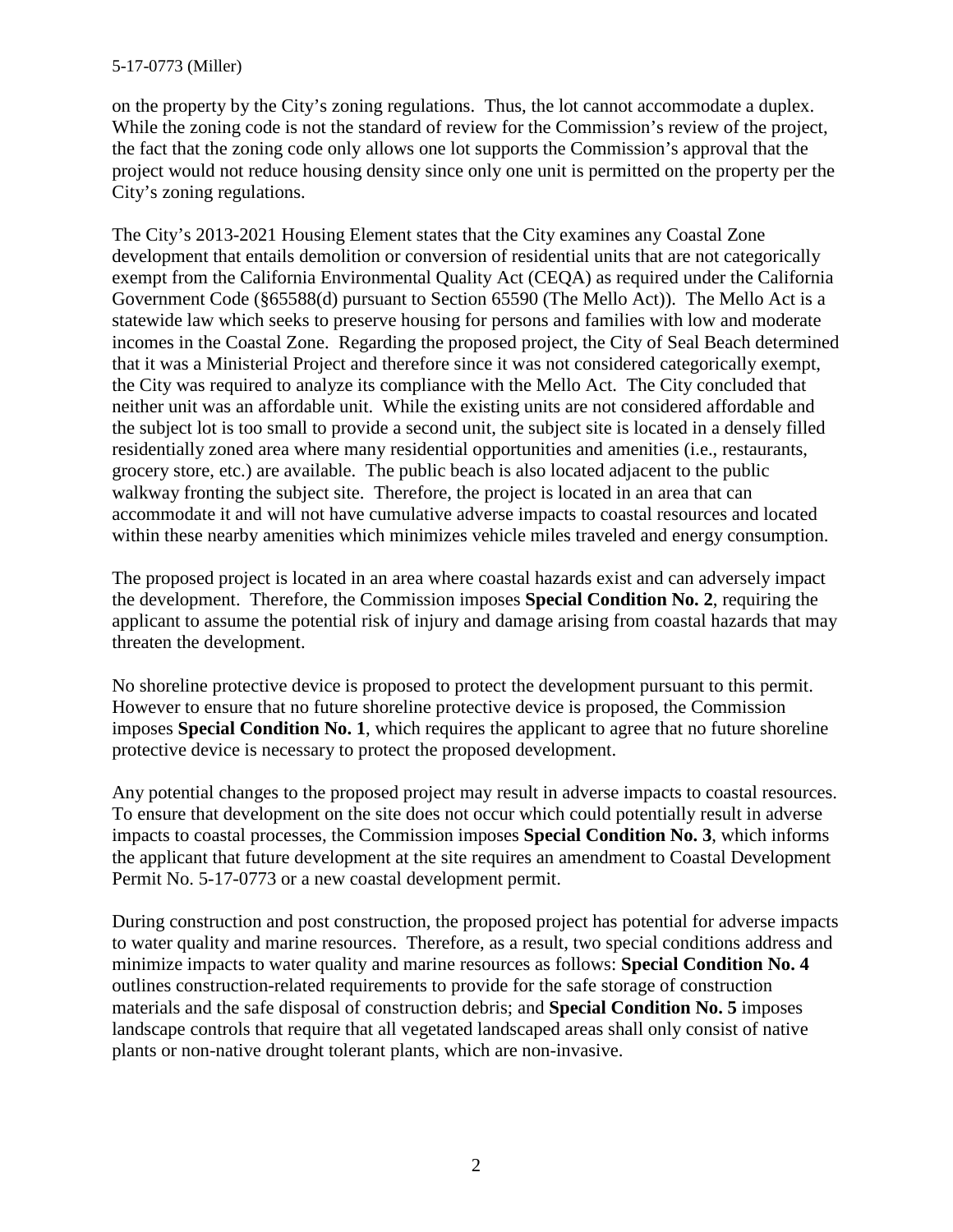To ensure that any prospective future owners of the property are made aware of the applicability of the conditions of this permit, the Commission imposes **Special Condition No. 6**, which requires the property owner record a deed restriction against the property, referencing all of the above special conditions of this permit and imposing them as covenants, conditions and restrictions on the use and enjoyment of the property.

While the proposed project raises coastal resource issues, conditions have been imposed in order to minimize potential adverse impacts from the development consistent with the Coastal Act. In addition, the project is consistent with previous Commission approvals in the area.

Section 30600(c) of the Coastal Act provides for the issuance of coastal development permits directly by the Commission in regions where the local government having jurisdiction does not have a certified Local Coastal Program. The City of Seal Beach does not have a certified Local Coastal Program. Therefore, the Coastal Commission is the permit issuing entity and the standard of review is Chapter 3 of the Coastal Act.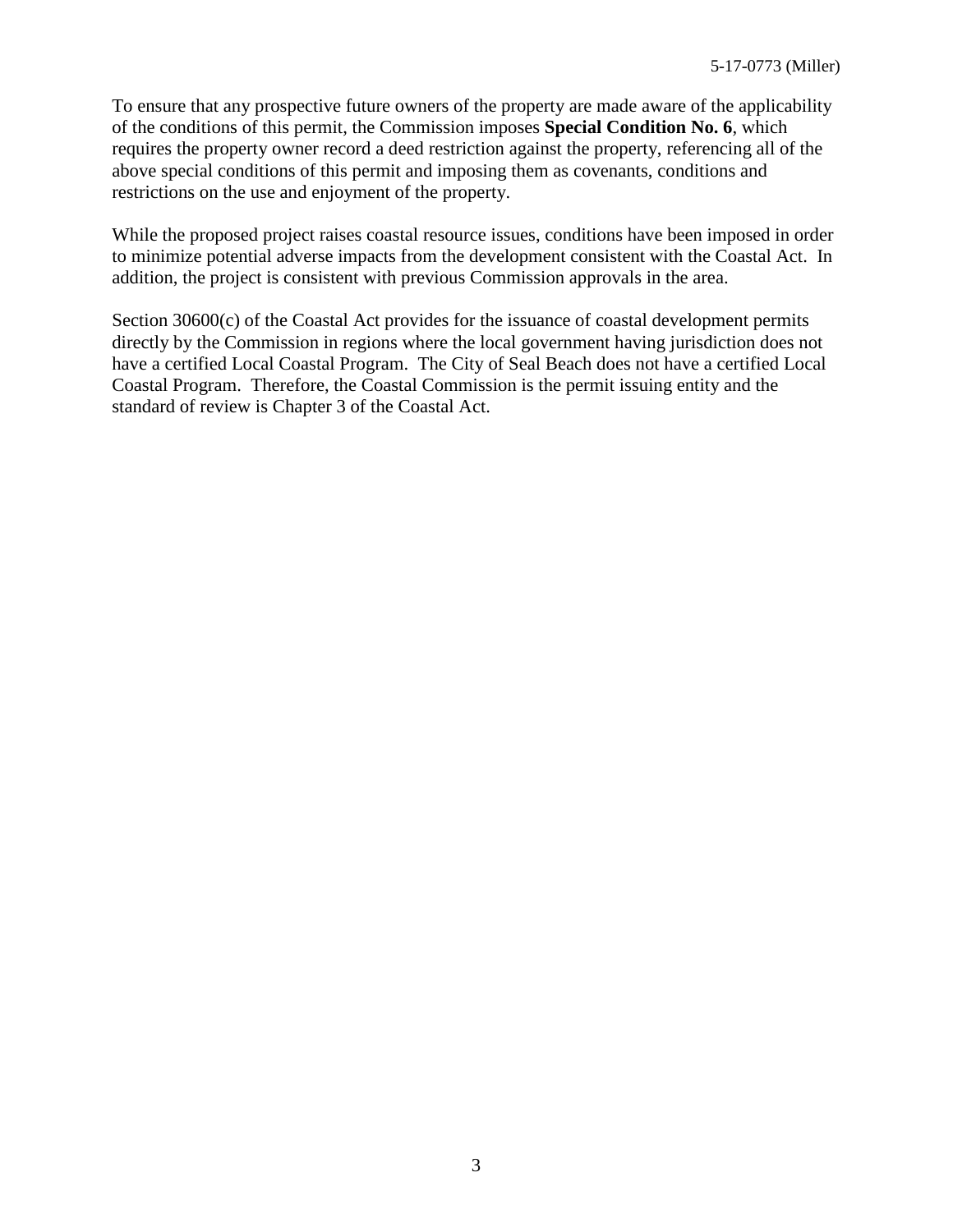# **TABLE OF CONTENTS**

| <b>II.</b> |  |
|------------|--|
|            |  |
|            |  |
|            |  |
|            |  |
|            |  |
|            |  |
|            |  |
|            |  |
|            |  |
|            |  |

### **APPENDICES**

[Appendix A – Substantive File Documents](#page-18-0)

### **EXHIBITS**

[Exhibit No. 1 – Location Map](https://documents.coastal.ca.gov/reports/2018/5/F12b/F12b-5-2018-exhibits.pd)  [Exhibit No. 2 – Site Plan](https://documents.coastal.ca.gov/reports/2018/5/F12b/F12b-5-2018-exhibits.pd) [Exhibit No. 3 – Floor & Roof Plans](https://documents.coastal.ca.gov/reports/2018/5/F12b/F12b-5-2018-exhibits.pd)  [Exhibit No. 4 – Elevation Plans](https://documents.coastal.ca.gov/reports/2018/5/F12b/F12b-5-2018-exhibits.pd)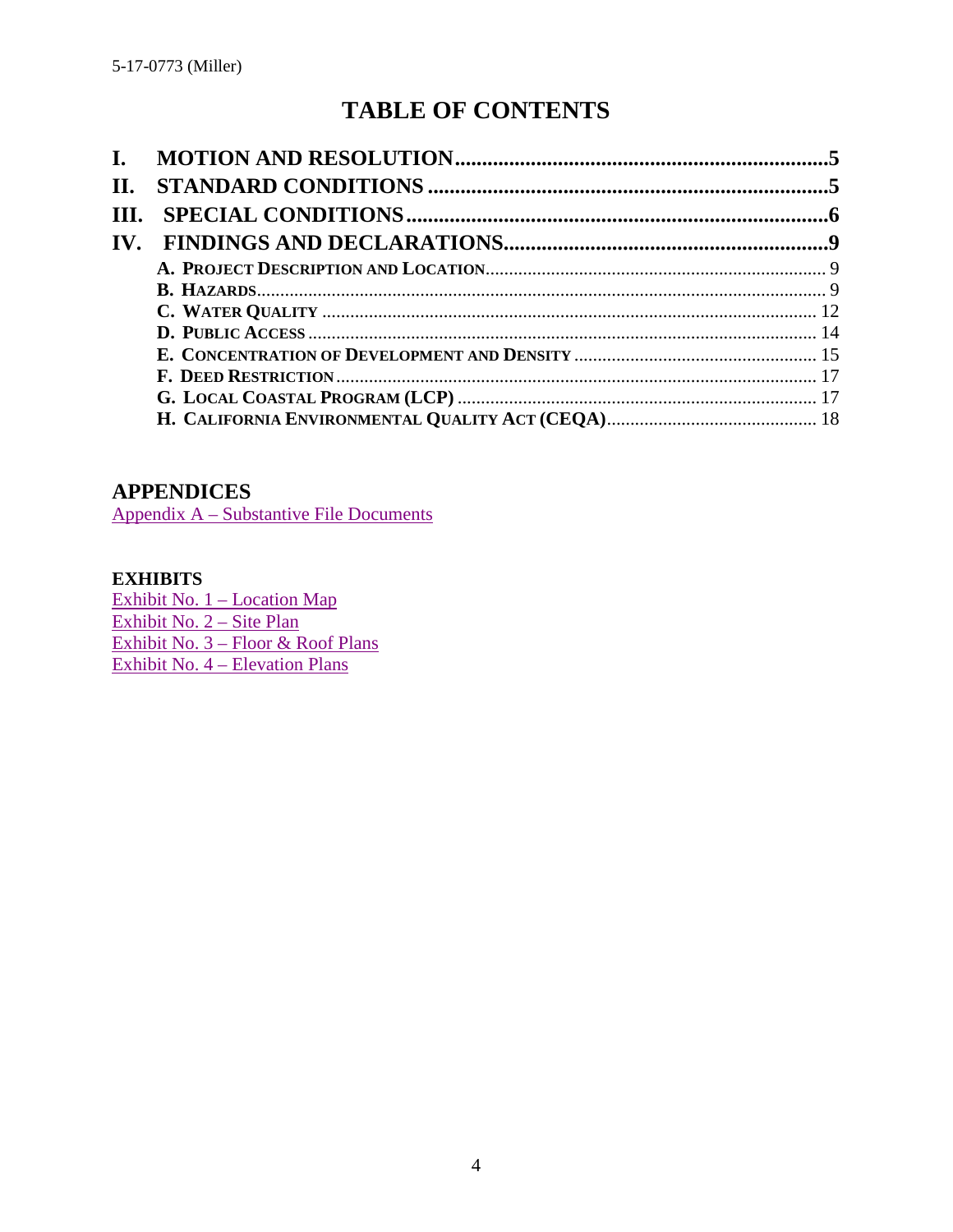### <span id="page-4-0"></span>**I. MOTION AND RESOLUTION**

### **Motion:**

*I move that the Commission approve Coastal Development Permit No. 5-17-0773 pursuant to the staff recommendation.* 

Staff recommends a **YES** vote. Passage of this motion will result in approval of the permit as conditioned and adoption of the following resolution and findings. The motion passes only by affirmative vote of a majority of the Commissioners present.

### **Resolution**:

*The Commission hereby approves a Coastal Development Permit for the proposed development and adopts the findings set forth below on grounds that the development as conditioned will be in conformity with the policies of Chapter 3 of the Coastal Act and will not prejudice the ability of the local government having jurisdiction over the area to prepare a Local Coastal Program conforming to the provisions of Chapter 3. Approval of the permit complies with the California Environmental Quality Act because either 1) feasible mitigation measures and/or alternatives have been incorporated to substantially lessen any significant adverse effects of the development on the environment, or 2) there are no further feasible mitigation measures or alternatives that would substantially lessen any significant adverse impacts of the development on the environment.* 

# <span id="page-4-1"></span>**II. STANDARD CONDITIONS**

This permit is granted subject to the following standard conditions:

- **1. Notice of Receipt and Acknowledgment**. The permit is not valid and development shall not commence until a copy of the permit, signed by the permittee or authorized agent, acknowledging receipt of the permit and acceptance of the terms and conditions, is returned to the Commission office.
- **2. Expiration**. If development has not commenced, the permit will expire two years from the date on which the Commission voted on the application. Development shall be pursued in a diligent manner and completed in a reasonable period of time. Application for extension of the permit must be made prior to the expiration date.
- **3.** Interpretation. Any questions of intent or interpretation of any condition will be resolved by the Executive Director or the Commission.
- **4. Assignment**. The permit may be assigned to any qualified person, provided assignee files with the Commission an affidavit accepting all terms and conditions of the permit.
- **5. Terms and Conditions Run with the Land**. These terms and conditions shall be perpetual, and it is the intention of the Commission and the permittee to bind all future owners and possessors of the subject property to the terms and conditions.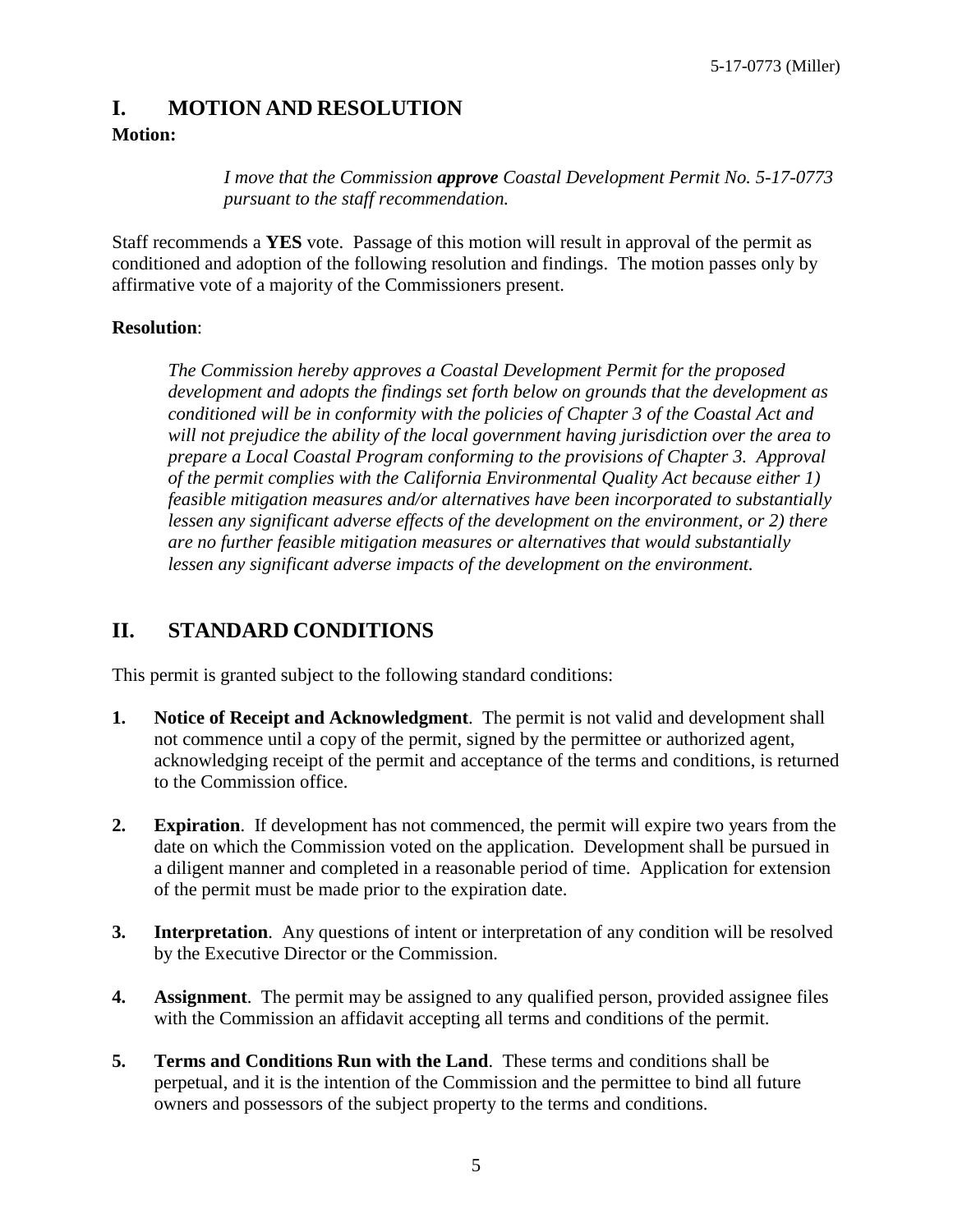# <span id="page-5-0"></span>**III. SPECIAL CONDITIONS**

This permit is granted subject to the following special conditions:

### **1. No Future Shoreline Protective Device.**

- A. By acceptance of the permit, the applicant/landowner agrees, on behalf of herself and all successors and assignees, that no new shoreline protective device(s) shall ever be constructed to protect the development approved pursuant to Coastal Development Permit No. 5-17-0773 including, but not limited to, the residence, garage, patio and any other future improvements in the event that the development is threatened with damage or destruction from waves, erosion, storm conditions, liquefaction, sea level rise, or any other coastal hazards in the future. By acceptance of this permit, the applicant/landowner hereby waives, on behalf of itself and all successors and assigns, any rights to construct such devices that may exist under applicable law.
- B. By acceptance of this permit, the applicant/landowner further agrees, on behalf of itself and all successors and assigns, that the landowner shall remove the development authorized by this permit including, but not limited to, the residence, garage, and driveway/patios, if any government agency has ordered that the structures are not to be occupied due to any of the hazards identified above, or if any public agency requires the structure to be removed, or if the State Lands Commission requires the structures to be removed in the event that they encroach on to State tidelands. If any portion of the development at any time encroaches onto public property, the permittee shall either remove the encroaching portion of the development or apply to retain it. Any application to retain it must include proof of permission from the owner of the public property. The permittee shall obtain a coastal development permit for removal of approved development unless the Executive Director determines that no coastal development permit is legally required.
- **2. Assumption of Risk, Waiver of Liability and Indemnity.** By acceptance of this permit, the applicant acknowledges and agrees (i) that the site may be subject to hazards from waves, erosion, storm conditions, liquefaction, flooding, and sea level rise; (ii) to assume the risks to the applicant and the property that is the subject of this permit of injury and damage from such hazards in connection with this permitted development; (iii) to unconditionally waive any claim of damage or liability against the Commission, its officers, agents, and employees for injury or damage from such hazards; and (iv) to indemnify and hold harmless the Commission, its officers, agents, and employees with respect to the Commission's approval of the project against any and all liability, claims, demands, damages, costs (including costs and fees incurred in defense of such claims), expenses, and amounts paid in settlement arising from any injury or damage due to such hazards.
- **3. Future Development.** This permit is only for the development described in Coastal Development Permit No. 5-17-0773. Pursuant to Title 14 California Code of Regulations Section 13250(b)(6), the exemptions otherwise provided in Public Resources Code Section 30610(a) shall not apply to the development governed by Coastal Development Permit No. 5- 17-0773. Accordingly, any future improvements to the residence and garage, foundations and patio authorized by this permit, including but not limited to repair and maintenance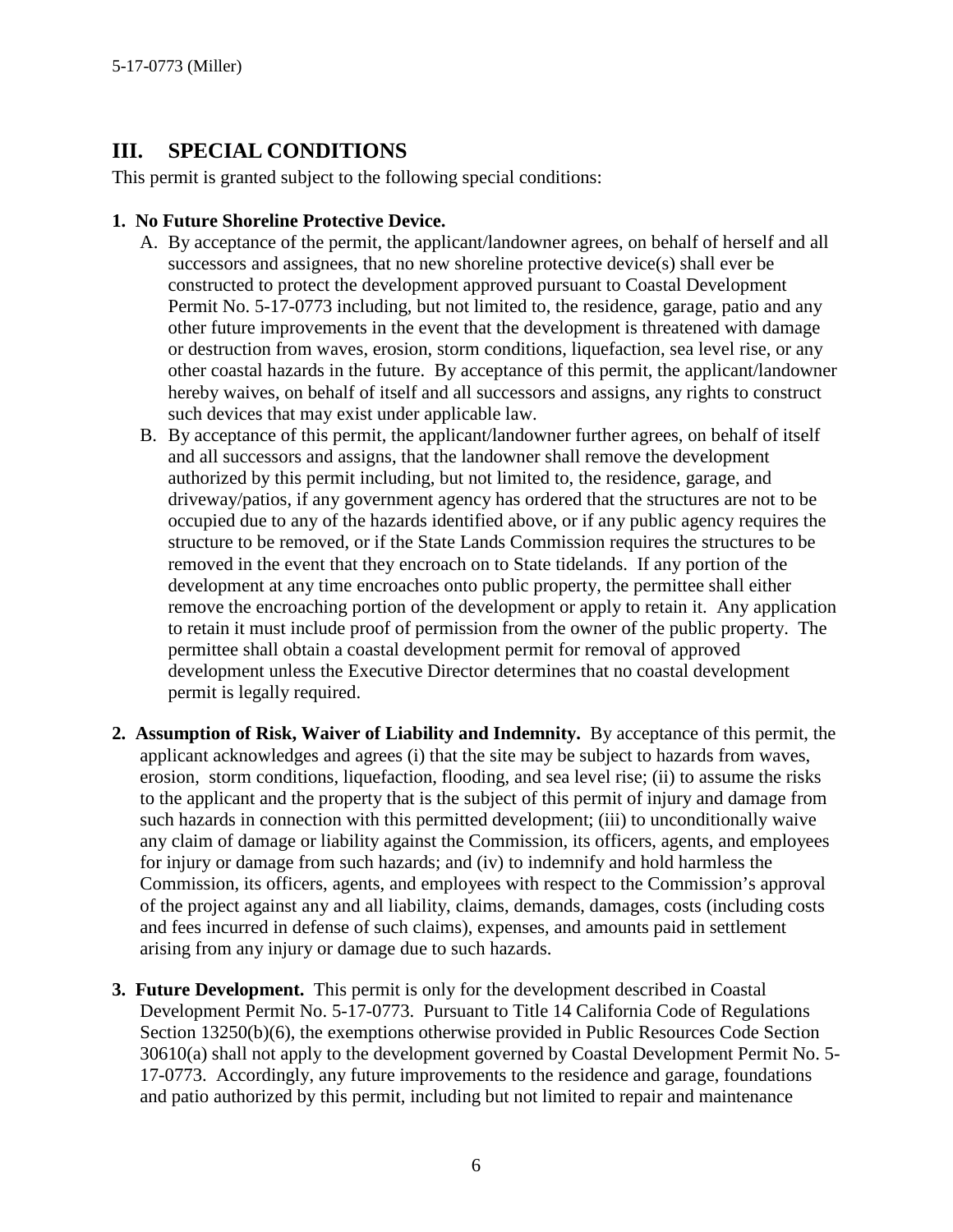identified as requiring a permit in Public Resources Section 30610(d) and Title 14 California Code of Regulations Sections 13252(a)-(b), shall require an amendment to Coastal Development Permit No. 5-17-0773 from the Commission or shall require an additional coastal development permit from the Commission or from the applicable certified local government.

- **4. Storage of Construction Materials, Mechanized Equipment and Removal of Construction Debris.** The permittee shall comply with the following construction-related requirements:
	- A. No demolition or construction materials, debris, or waste shall be placed or stored where it may enter sensitive habitat, receiving waters or a storm drain, or be subject to wave, wind, rain, or tidal erosion and dispersion;
	- B. No demolition or construction equipment, materials, or activity shall be placed in or occur in any location that would result in impacts to environmentally sensitive habitat areas, streams, wetlands or their buffers;
	- C. Any and all debris resulting from demolition or construction activities shall be removed from the project site within 24 hours of completion of the project;
	- D. Demolition or construction debris and sediment shall be removed from work areas each day that demolition or construction occurs to prevent the accumulation of sediment and other debris that may be discharged into coastal waters;
	- E. All trash and debris shall be disposed in the proper trash and recycling receptacles at the end of every construction day;
	- F. The applicant shall provide adequate disposal facilities for solid waste, including excess concrete, produced during demolition or construction;
	- G. Debris shall be disposed of at a legal disposal site or recycled at a recycling facility. If the disposal site is located in the Coastal Zone, a coastal development permit or an amendment to this permit shall be required before disposal can take place unless the Executive Director determines that no amendment or new permit is legally required;
	- H. All stock piles and construction materials shall be covered, enclosed on all sides, shall be located as far away as possible from drain inlets and any waterway, and shall not be stored in contact with the soil;
	- I. Machinery and equipment shall be maintained and washed in confined areas specifically designed to control runoff. Thinners or solvents shall not be discharged into sanitary or storm sewer systems;
	- J. The discharge of any hazardous materials into any receiving waters shall be prohibited;
	- K. Spill prevention and control measures shall be implemented to ensure the proper handling and storage of petroleum products and other construction materials. Measures shall include a designated fueling and vehicle maintenance area with appropriate berms and protection to prevent any spillage of gasoline or related petroleum products or contact with runoff. The area shall be located as far away from the receiving waters and storm drain inlets as possible;
	- L. Best Management Practices (BMPs) and Good Housekeeping Practices (GHPs) designed to prevent spillage and/or runoff of demolition or construction-related materials, and to contain sediment or contaminants associated with demolition or construction activity, shall be implemented prior to the on-set of such activity; and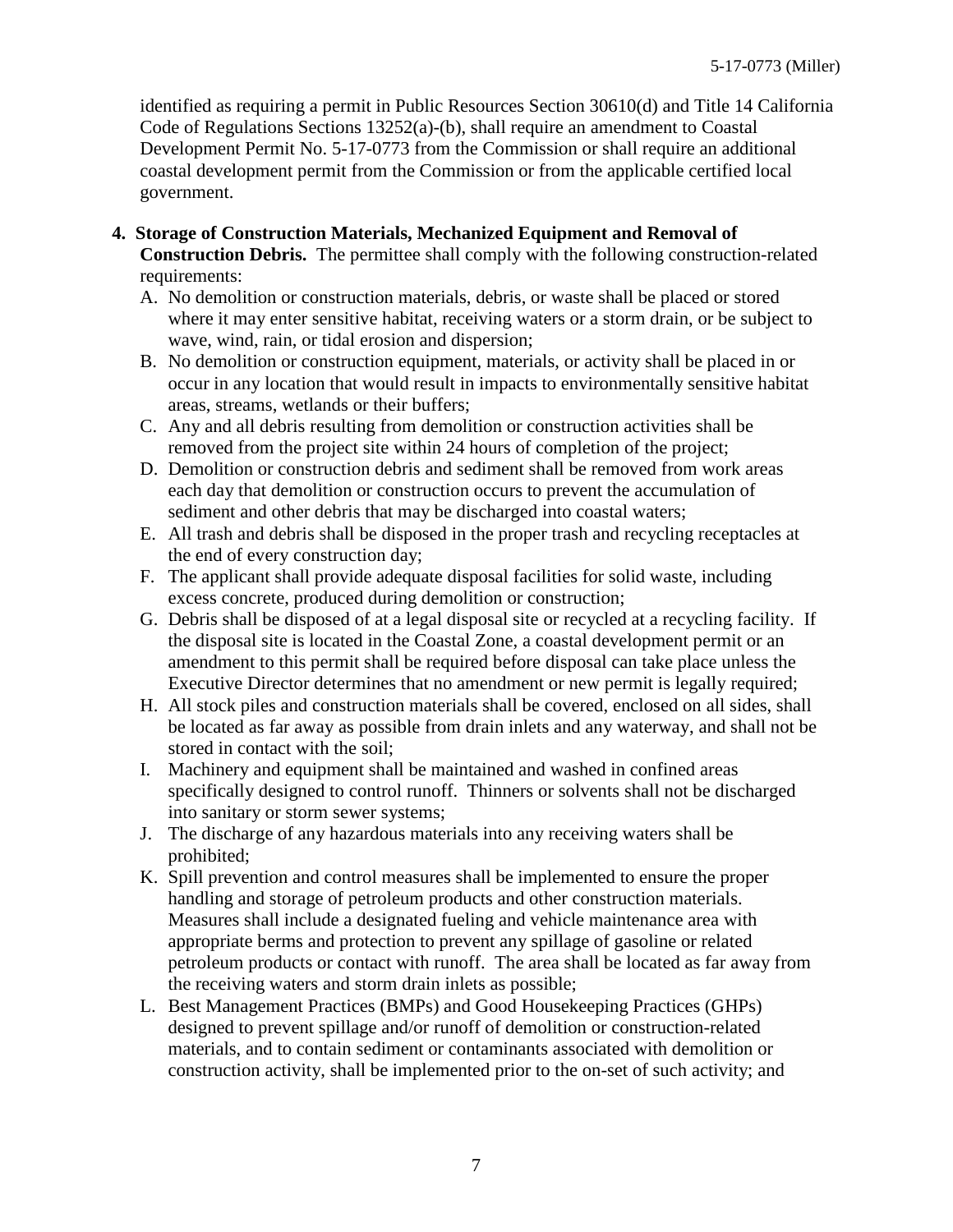- M. All BMPs shall be maintained in a functional condition throughout the duration of construction activity.
- **5. Landscaping-Drought Tolerant, Non-Invasive Plants.** Vegetated landscaped areas shall only consist of native plants or non-native drought tolerant plants, which are non-invasive. No plant species listed as problematic and/or invasive by the California Native Plant Society [\(http://www.CNPS.org/\)](http://www.cnps.org/), the California Invasive Plant Council (formerly the California Exotic Pest Plant Council) [\(http://www.cal-ipc.org/\)](http://www.cal-ipc.org/), or as may be identified from time to time by the State of California shall be employed or allowed to naturalize or persist on the site. No plant species listed as a "noxious weed" by the State of California or the U.S. Federal Government shall be utilized within the property. All plants shall be low water use plants as identified by California Department of Water Resources (See:

[http://www.water.ca.gov/wateruseefficiency/docs/wucols00.pdf\)](http://www.water.ca.gov/wateruseefficiency/docs/wucols00.pdf). Use of reclaimed water for irrigation is encouraged. If potable water is used for irrigation only drip or micro spray irrigation systems may be used. Other water conservation measures shall also be considered, such as use of weather based irrigation controllers.

**6. Deed Restriction.** PRIOR TO ISSUANCE OF THE COASTAL DEVELOPMENT PERMIT, the applicant shall submit to the Executive Director for review and approval documentation demonstrating that the landowners have executed and recorded against the parcel(s) governed by this permit a deed restriction, in a form and content acceptable to the Executive Director: (1) indicating that, pursuant to this permit, the California Coastal Commission has authorized development on the subject property, subject to terms and conditions that restrict the use and enjoyment of that property; and (2) imposing the Special Conditions of this permit as covenants, conditions and restrictions on the use and enjoyment of the Property. The deed restriction shall include a legal description of the entire parcel or parcels governed by this permit. The deed restriction shall also indicate that, in the event of an extinguishment or termination of the deed restriction for any reason, the terms and conditions of this permit shall continue to restrict the use and enjoyment of the subject property so long as either this permit or the development it authorizes, or any part, modification, or amendment thereof, remains in existence on or with respect to the subject property.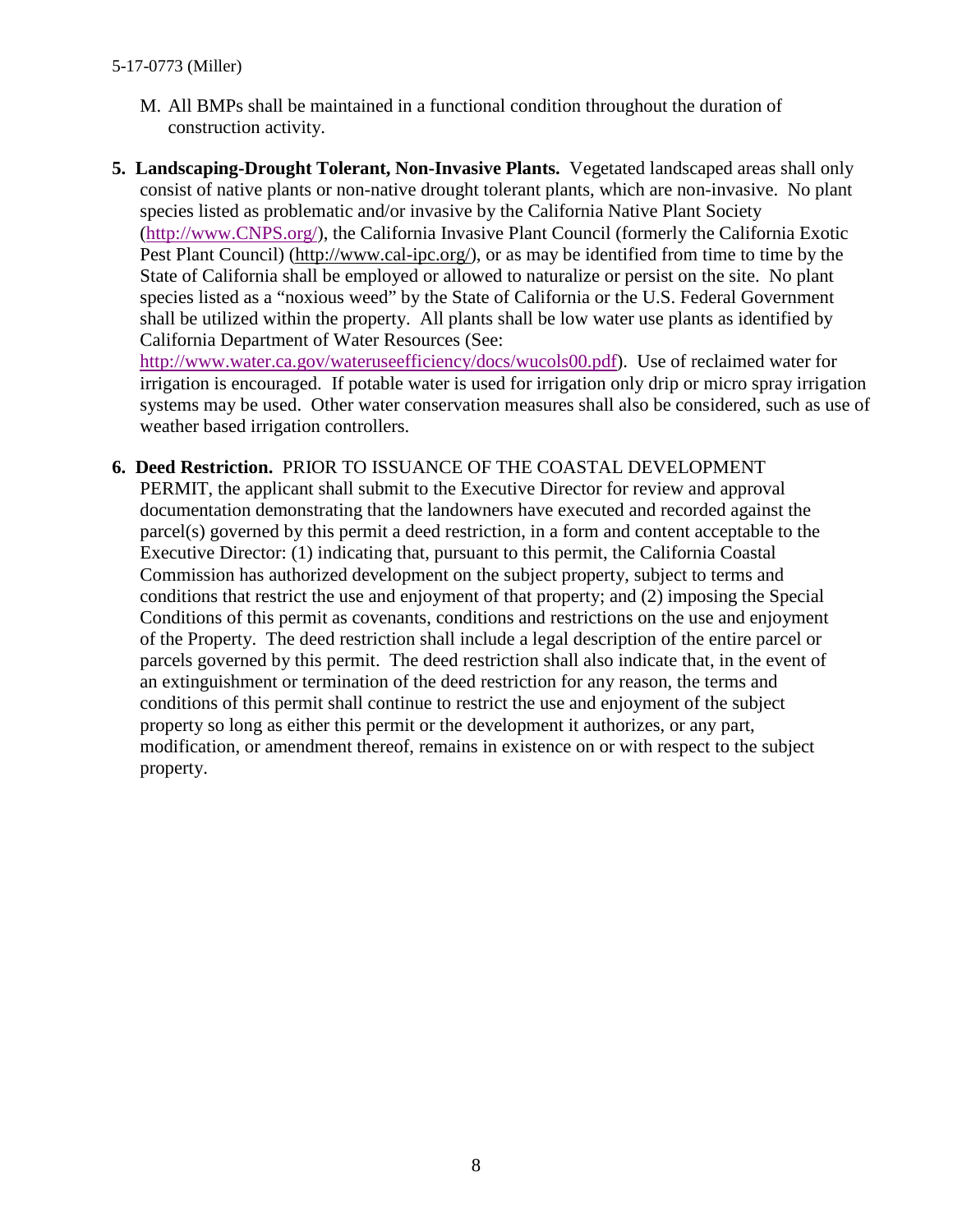# <span id="page-8-0"></span>**IV. FINDINGS AND DECLARATIONS**

### <span id="page-8-1"></span>**A. PROJECT DESCRIPTION AND LOCATION**

The applicant proposes to demolition of a 1,890 square foot, two-story duplex with an attached 400 square foot two-car garage and carport and construction of a new 3,119 square foot, 24 feet above finished grade, two-story, single-family residence with an attached 540 square foot twocar garage on a beach fronting lot. (**[Exhibit No. 2-4](https://documents.coastal.ca.gov/reports/2018/5/F12b/F12b-5-2018-exhibits.pdf)**). In addition, the project includes a beachfront  $1<sup>st</sup>$  floor patio and a  $2<sup>nd</sup>$  floor deck and a roof top deck. No grading is proposed. The foundation system for the project will consist of footings and a mat slab.

The project site is a beach fronting lot located at 1017 Seal Way within the City of Seal Beach, Orange County (**[Exhibit No. 1](https://documents.coastal.ca.gov/reports/2018/5/F12b/F12b-5-2018-exhibits.pdf)**). The lot size is approximately 3,659 square feet and is currently zoned as Residential High Density in the City of Seal Beach Zoning Code (not certified by the Commission). The site is located between the first public road and the sea on a lot adjacent to and inland of a public beachfront walkway separated by an existing and to remain 3.5 foot tall wall on the southern property line. The project is sited within an existing urban residential area, located southeast (downcoast) of the Seal Beach Pier and immediately upcoast of the Anaheim Bay jetty.

Glass railings are proposed on the  $2<sup>nd</sup>$  floor beach fronting decks and they will incorporate Arnold Glass "Ornilux" in order to avoid bird strikes.

### <span id="page-8-2"></span>**B. HAZARDS**

Section 30253 of the Coastal Act states, in pertinent part:

*New development shall do all of the following:* 

- *(a) Minimize risks to life and property in areas of high geologic, flood, and fire hazard.*
- *(b) Assure stability and structural integrity, and neither create nor contribute significantly to erosion, geologic instability, or destruction of the site or surrounding area or in any way require the construction of protective devices that would substantially alter natural landforms along bluffs and cliffs.*

Section 30253 of the Coastal Act states that new development shall minimize risks to life and property in areas of high geologic, flood, and fire hazard and requires that new development shall not create nor contribute significantly to erosion, geologic instability, or destruction of the site or surrounding area, or require construction of protective devices that substantially alter natural landforms along bluffs and cliffs.

There is an approximately 450 foot wide sandy beach between the project site and the Pacific Ocean. Due to its oceanfront location, the project site may be potentially exposed to the hazard of waves, erosion, storm conditions, sea level rise or other natural hazards.

Due to its beach fronting location, an inherently dynamic and potentially hazardous area, the project site must be examined for the potential for erosion, flooding, wave attack and wave runup hazards, including consideration of potential impacts due to severe storm events. Moreover,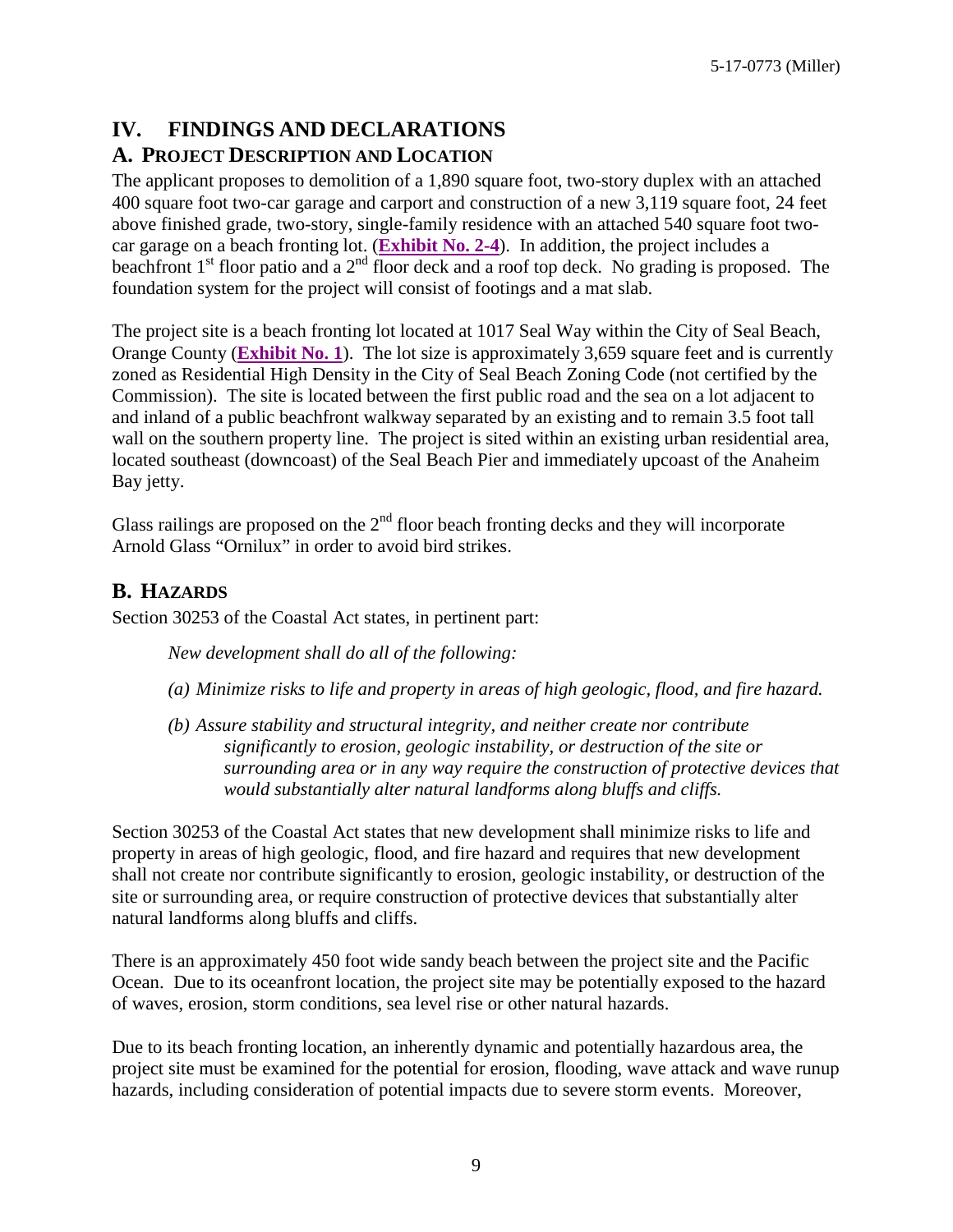#### 5-17-0773 (Miller)

these hazards may be exacerbated by expected future sea level rise, which must also be considered. The beach fronting the site has experienced minor, short term, erosion in the past where the shoreline has never eroded back within 150 feet of the site, but it is not experiencing a net long term erosion. Historically to prevent wave runup from reaching the public walkway fronting the site, the City has built a sand berm each winter. To analyze the suitability of the proposed development relative to potential hazards; the applicant has submitted the following coastal hazard analysis of the wave and water level conditions expected at the site as a result of extreme storm, wave action and sea level rise over the next 75-100 years for the planned 75-year life of the proposed residence: *Wave Runup and Coastal Hazards Analysis, 1017 Seal Way, Seal Beach, California* prepared GeoSoils, Inc. dated September 18, 2017.

The analyses state that the historical highest ocean water elevation in this project area is 7.7 feet NAVD88. In addition, the alley at the rear of the project site is at elevation +11.50 NAVD88 and the public beachfront walkway fronting the site is at elevation +10.50 NAVD88. The proposed finished floor elevation of the first floor of the proposed residence is +12.50 feet NAVD88.

Based on sea level rise projections from the April 2017 "Rising Seas in California" by the California Ocean Protection Council (COPC), sea levels may rise between 1.8 feet to 3.3 feet by the year 2092 (the end of the project's estimated 75 year design life). If there were to be a 3.3 foot rise (the upper range of the April 2017 COPC projections for southern California), an extreme high tide still water level of  $+11.0$  feet NAVD88 ( $+7.7$  feet NAVD88  $+3.3$  feet  $=$ +11.00 feet NAVD88) could result. Such a rise would not exceed the finished first floor elevation, it would be expected to be below the finished floor elevation by 1.50 feet during peak tide or tide and wave events.

Recently in April 2018, the COPC produced a new guidance document for sea level rise. In this document, it states that sea levels may rise between 1.8 feet to 5.3 feet by the year 2092 (the end of the project's estimated 75 year design life). If there were to be a 5.3 foot rise (the upper range of the currently recommended amount of sea level rise to expect, taken from the April 2018 COPC projections for southern California), a likely high tide still water level of  $+13.0$  feet NAVD88  $(+7.7$  feet NAVD88  $+5.3$  feet  $= +13.0$  feet NAVD88) could result. Such a rise would exceed the finished first floor elevation by 1.0 foot. An additional regional sea level rise modeling tool used to assess the vulnerability of coastal areas and the 100 year storm is U.S. Geologic Survey (USGS) COSMOS. Using this tool, it shows that within a 100 year storm event, the site may flood from area drainage by less than 25 centimeters (0.8 feet) of sea level rise. In addition, most of the surrounding area, all the way to Pacific Coast Highway, will flood with 1.25 meter (4.1 feet) of sea level rise. However based upon the project's finished floor level of +12.50 NAVD88, such a 0.8 foot rise would not exceed the finished floor level (+7.7 feet  $NAVDS8 + 0.8 = 8.5$  feetNAVD88). Nonetheless, the site would still be subject to seal level rise. Therefore, the proposed development may be impacted by future flooding hazards if sea level rises to the upper range of the currently recommended amount of sea level rise to expect that is taken from April 2018 COPC projections for southern California. In an attempt to minimize risks to life and property from sea level rise-related flood hazards, the applicant has proposed adaptation measures to deal with flooding, such as installing temporary barriers such as sand bags or Federal Emergency Management Agency (FEMA) approved flood shields.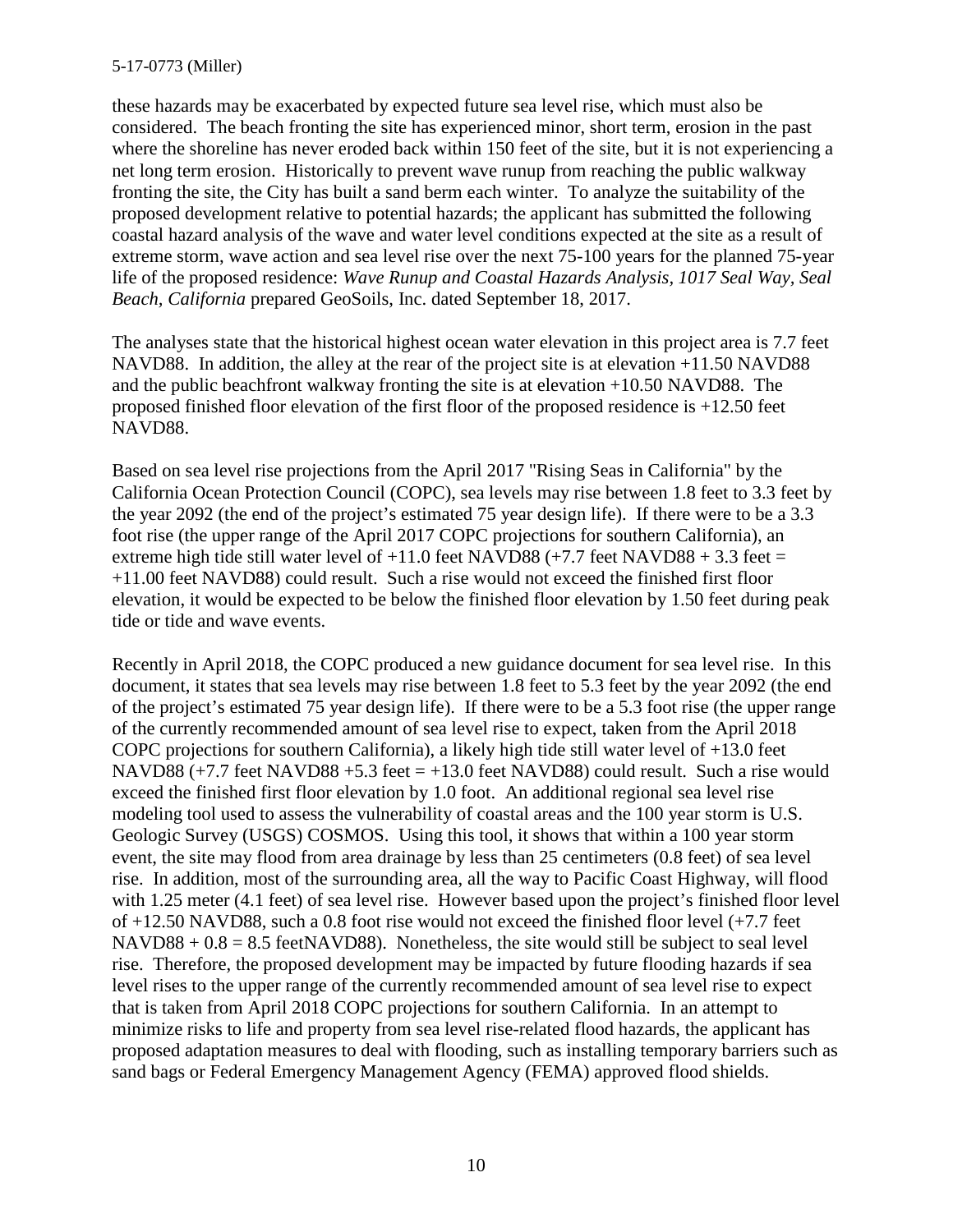Contrary to staff's assessment of the available data, the coastal hazards analysis for the site concludes that wave runup and overtopping will not significantly impact this site over the life of the proposed development. The report concludes that the property has not been subject to significant wave runup in the past and will not likely be subject to wave runup in the future and that the low height (3.5 feet tall) southern property line wall will prevent wave overtopping form reaching the property. Additionally it found that the proposed development will neither create nor contribute significantly to erosion, geologic instability, or destruction of the site, or adjacent area. Furthermore, it states that there are no recommendations necessary for wave runup protection and that the project minimizes risks from ocean flooding.

Although the applicant's reports indicate that the site is safe for development at this time, beach areas are dynamic environments and staff's assessment of the sea level rise data indicates the property may very well be impacted by sea level rise in the foreseeable future. Such changes and impacts may affect beach processes.

The Coastal Act discourages shoreline protection devices because they generally cause significant impacts on coastal resources and can constrain the ability of the shoreline to respond to dynamic coastal processes. This is expected to be exacerbated with future sea level rise. Adverse impacts associated with shoreline protection devices include: as a sandy beach erodes, the shoreline will generally migrate landward, toward the structure, resulting in reduction and/or loss of public beach area and in some cases, public trust lands, while the landward extent of the beach does not increase; oftentimes the protective structure is placed on public land rather than on the private property it is intended to protect, resulting in physical loss of beach area formerly available to the general public; the shoreline protection device may actually increase the rate of loss of beach due to wave deflection and/or scouring (this is site-specific and varies depending on local factors); shoreline protection devices cause visual impacts and can detract from a natural beach experience, adversely impacting public views; and, shoreline protection devices can lead to loss of ecosystem services, loss of habitat, and reduction in biodiversity compared to natural beaches. All of these impacts are likely to occur as a result of a shoreline protection device being constructed at this beach.

If the proposed project included a shoreline protective device, it likely could not be found consistent with Coastal Act policies. Only because the site specific hazards analysis provided by the applicant's coastal engineering consultant maintains that, even with expected future sea level rise, the proposed development is not expected to be threatened by coastal hazards and so is not expected to need shoreline protection over the life of the development, the project can be found to conform with the hazards policies of the Coastal Act. However, given the dynamic nature of coastal beaches, as well as staff's review of data indicating that the property could be impacted by sea level rise at some point in the future, it is important to make sure that the risks of developing on this beachfront lot or borne by the applicant who will benefit from the private development, and not the public.

To minimize the project's potential future impact on shoreline processes, as well as potential impacts to public access and public trust resources, the Commission imposes **Special Condition No. 1**, which prohibits construction of any future shoreline protective device(s) to protect the development approved pursuant to Coastal Development Permit No. 5-17-0773 including, but not limited to the residence and garage, foundations, patio and any other future improvements in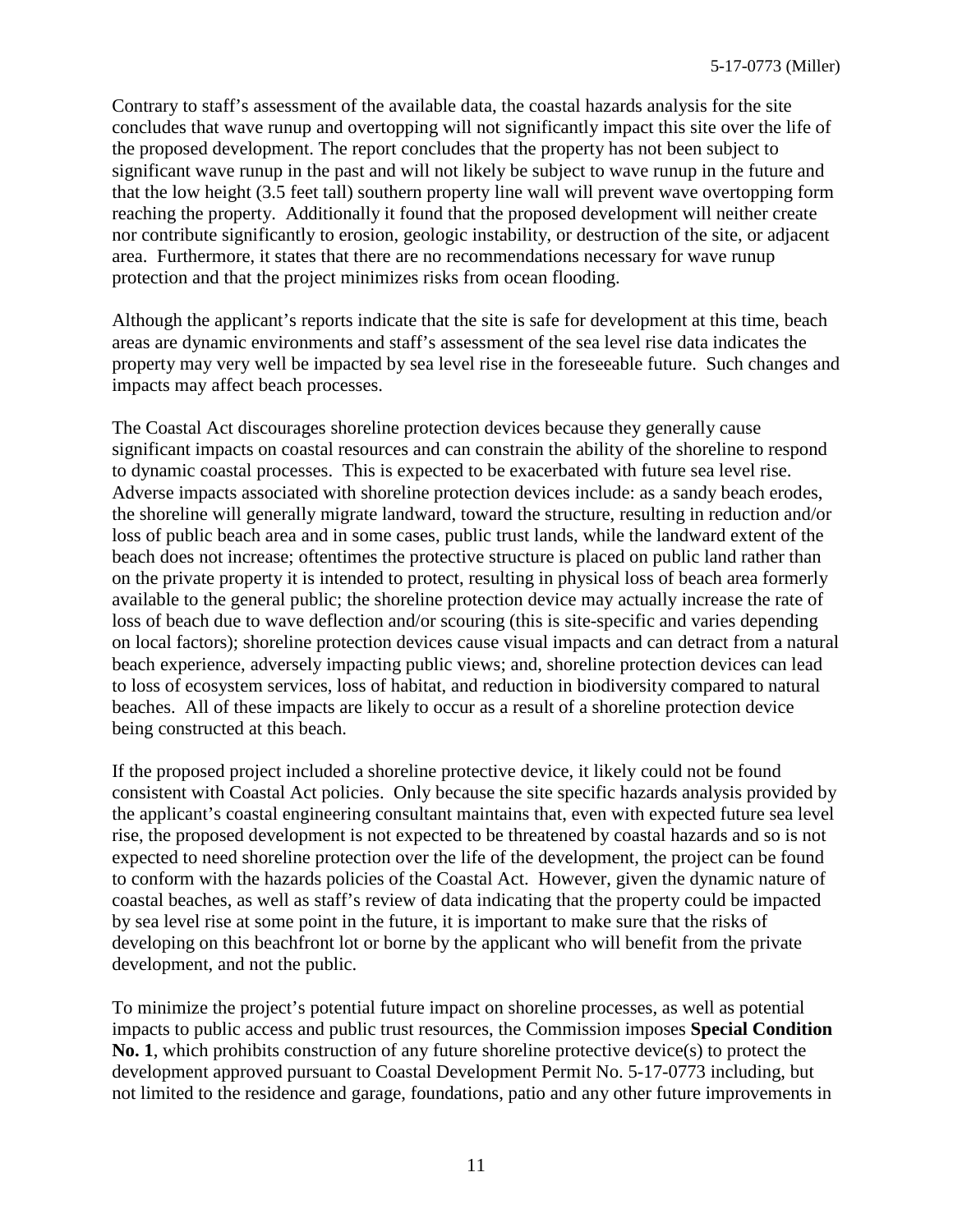#### 5-17-0773 (Miller)

the event that the development is threatened with damage or destruction from waves, erosion, storm conditions, flooding, sea level rise or other natural coastal hazards in the future. Although no shoreline protection is necessary, the proposed development is located in an area where coastal hazards exist and can adversely impact the development. Therefore, the Commission also imposes **Special Condition No. 2**, which requires the applicant to assume the risk of development.

Since coastal processes are dynamic and structural development may alter the natural environment, future development adjacent to the beach could adversely affect future shoreline conditions if not properly evaluated and potentially may result in a development which is not consistent with the Chapter 3 policies of the Coastal Act. In order to ensure that development on the site does not occur which could potentially result in adverse impacts to coastal processes, the Commission imposes **Special Condition No. 3**, which informs the applicant that future development at the site requires an amendment to Coastal Development Permit No. 5-17-0773 or a new coastal development permit.

#### **Conclusion**

Thus, as conditioned, the Commission finds that the proposed project is consistent with Section 30253 of the Coastal Act.

### <span id="page-11-0"></span>**C. WATER QUALITY**

Section 30230 of the Coastal Act states:

*Marine resources shall be maintained, enhanced, and where feasible, restored. Special protection shall be given to areas and species of special biological or economic significance. Uses of the marine environment shall be carried out in a manner that will sustain the biological productivity of coastal waters and that will maintain healthy populations of all species of marine organisms adequate for long-term commercial, recreational, scientific, and educational purposes.* 

#### Section 30231 of the Coastal Act states:

*The biological productivity and the quality of coastal waters, streams, wetlands, estuaries, and lakes appropriate to maintain optimum populations of marine organisms and for the protection of human health shall be maintained and, where feasible, restored through, among other means, minimizing adverse effects of waste water discharges and entrainment, controlling runoff, preventing depletion of ground water supplies and substantial interference with surface water flow, encouraging waste water reclamation, maintaining natural vegetation buffer areas that protect riparian habitats, and minimizing alteration of natural streams.* 

#### Section 30232 of the Coastal Act states:

*Protection against the spillage of crude oil, gas, petroleum products, or hazardous substances shall be provided in relation to any development or transportation of such materials. Effective containment and cleanup facilities and procedures shall be provided for accidental spills that do occur.*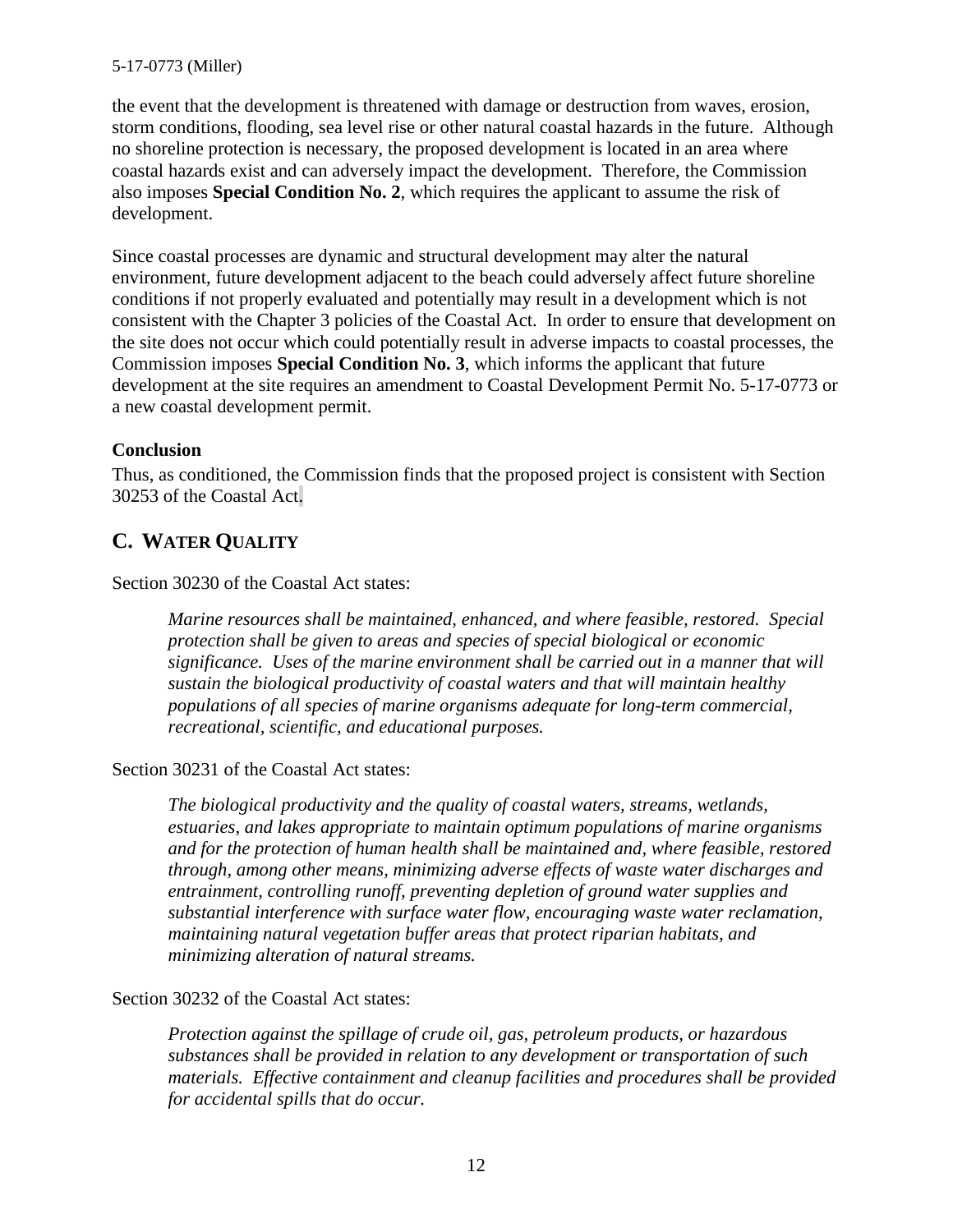Section 30230 of the Coastal Act requires that marine resources including biological productivity be protected. Section 30231 of the Coastal Act requires that the biological productivity of coastal waters be maintained, and where feasible, restored. Sections 30230 and 30231 require that the quality of coastal waters be maintained and protected from adverse impacts. Section 30232 of the Coastal Act requires protection against the spillage of crude oil, gas, petroleum products, or hazardous materials in relation to any development.

### **1. Construction Impacts to Water Quality**

Storage or placement of construction materials, debris, or waste in a location subject to erosion and dispersion or which may be discharged into coastal water via rain or wind would result in adverse impacts upon the marine environment that would reduce the biological productivity of coastal waters. For instance, construction debris entering coastal waters may cover and displace soft bottom habitat. Sediment discharged into coastal waters may cause turbidity, which can shade and reduce the productivity of foraging avian and marine species' ability to see food in the water column. In order to avoid adverse construction-related impacts upon marine resources, the Commission imposes **Special Condition No. 4**, which outlines construction-related requirements to provide for the safe storage of construction materials and the safe disposal of construction debris. This condition requires the applicant to remove any and all debris resulting from construction activities within 24 hours of completion of the project. In addition, all construction materials, excluding lumber, shall be covered and enclosed on all sides, and as far away from a storm drain inlet and receiving waters as possible.

### **2. Post-Construction Impacts to Water Quality**

The proposed project is considered development and there is an opportunity to improve water quality. Much of the pollutants entering the ocean come from land-based development. The Commission finds that it is necessary to minimize to the extent feasible within its jurisdiction the cumulative adverse impacts on water quality resulting from incremental increases in impervious surface associated with additional development. In order to deal with these post construction water quality impacts, the applicant has submitted a drainage and runoff control plan that minimizes impacts to water quality the proposed project may have after construction. On-site drainage will directed to permeable areas.

The applicant has stated that landscaping is proposed. The placement of any vegetation that is considered to be invasive which could supplant native vegetation should not be allowed. Invasive plants have the potential to overcome native plants and spread quickly. Invasive plants are generally those identified by the California Invasive Plant Council (http://www.cal-ipc.org/) and California Native Plant Society (www.CNPS.org) in their publications. Furthermore, any plants in the landscape plan should only be drought tolerant to minimize the use of water (and preferably native to coastal Orange County). The term drought tolerant is equivalent to the terms 'low water use' and 'ultra low water use' as defined and used by "A Guide to Estimating Irrigation Water Needs of Landscape Plantings in California" prepared by University of California Cooperative Extension and the California Department of Water Resources dated August 2000 available at [http://www.water.ca.gov/wateruseefficiency/docs/wucols00.pdf\)](http://www.water.ca.gov/wateruseefficiency/docs/wucols00.pdf).

The applicant has stated that landscaping will consist of California Native and water wise landscaping. While the proposed landscaping consists of non-invasive and drought tolerant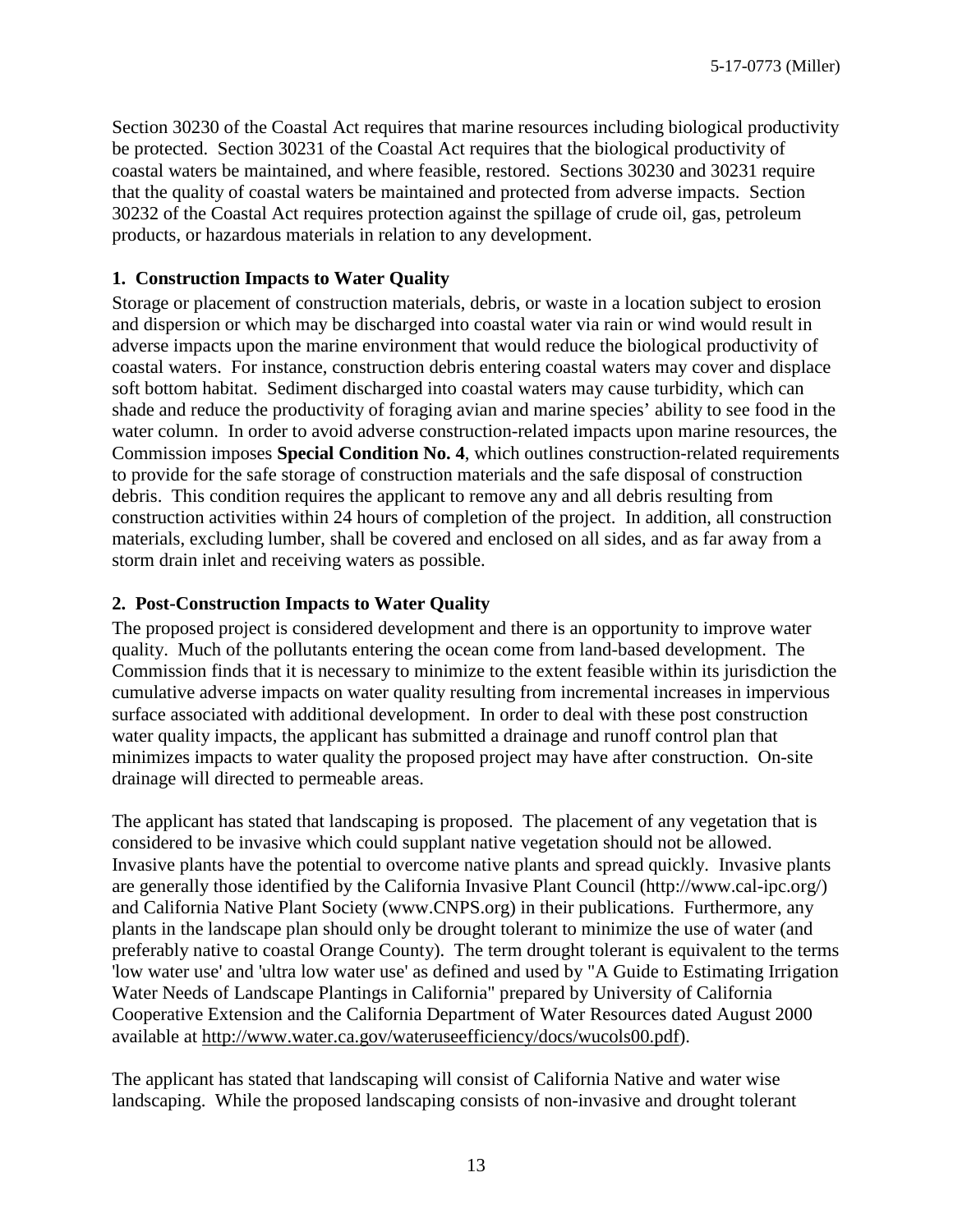#### 5-17-0773 (Miller)

plants, future landscaping may not consists of such plants. Therefore in order to make sure that any onsite landscaping minimizes the use of water and the spread of invasive vegetation, the Commission imposes **Special Condition No. 5**, which imposes landscape controls that require that all vegetated landscaped areas shall only consist of native plants or non-native drought tolerant plants, which are non-invasive.

#### **Conclusion**

Thus, as conditioned, the Commission finds that the proposed project is consistent with Sections 30230, 30231 and 30232 of the Coastal Act.

### <span id="page-13-0"></span>**D. PUBLIC ACCESS**

Section 30210 of the Coastal Act states:

*In carrying out the requirement of Section 4 of Article X of the California Constitution, maximum access, which shall be conspicuously posted, and recreational opportunities shall be provided for all the people consistent with public safety needs and the need to protect public rights, rights of private property owners, and natural resource areas from overuse*.

Section 30211 of the Coastal Act states:

*Development shall not interfere with the public's right of access to the sea where acquired through use or legislative authorization, including, but not limited to, the use of dry sand and rocky coastal beaches to the first line of terrestrial vegetation.* 

Section 30212 of the Coastal Act states, in pertinent part:

*(a) Public access from the nearest public roadway to the shoreline and along the coast shall be provided in new development projects except where:[…] (2) adequate access exists nearby, …*

The project site is located along Seal Way, a beachfront public lateral accessway (walkway). The proposed project is consistent with the City's required setback from the seaward property line and walkway and is consistent with past Commission actions. The setback of residential development located along this walkway varies from zero feet to 14 feet between the house and the walkway with a majority of the balconies extending to the property line. However, setback or no setback, all development located along the accessway do not encroach into the walkway. As proposed, the residential development will not encroach into the walkway (the  $1<sup>st</sup>$  floor livable area will be setback 11 feet to 14 feet from the walkway and the  $2<sup>nd</sup>$  floor balcony will be built up to the walkway). In addition, the Commission has found through previous permit actions in this area that the City's setback in this area (setback or no setback) is acceptable for maintaining public access and is consistent with the pattern of development in the subject area. Vertical public access to the beach is available immediately east of the project site at the  $11<sup>th</sup>$ Street, street end. The proposed development provides adequate parking based on the Commission's regularly used parking standard of two (2) parking spaces per individual dwelling unit.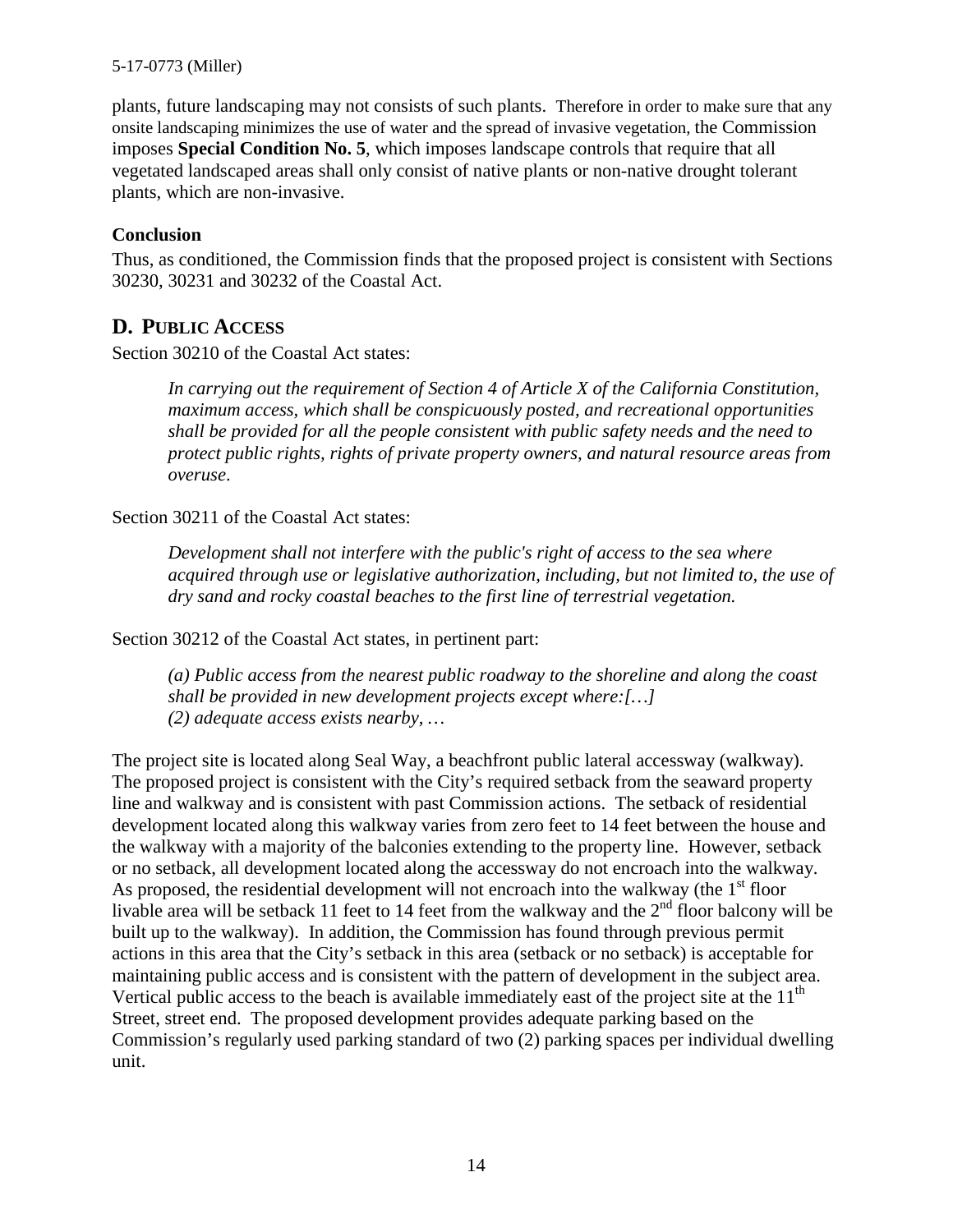To ensure that any prospective future owners of the property are made aware of the applicability of the conditions of this permit, the Commission imposes **Special Condition No. 6**, which requires the property owner record a deed restriction against the property, referencing all of the above special conditions of this permit and imposing them as covenants, conditions and restrictions on the use and enjoyment of the property.

#### **Conclusion**

Thus, as conditioned, the Commission finds that the proposed project is consistent with Sections 30210, 30211 and 30212 of the Coastal Act.

### <span id="page-14-0"></span>**E. CONCENTRATION OF DEVELOPMENT AND DENSITY**

Section 30250 of the Coastal Act states, in pertinent part:

*(a) New residential, commercial, or industrial development, except as otherwise provided in this division, shall be located within, contiguous with, or in close proximity to, existing developed areas able to accommodate it or, where such areas are not able to accommodate it, in other areas with adequate public services and where it will not have significant adverse effects, either individually or cumulatively, on coastal resources. In addition, land divisions, other than leases for agricultural uses, outside existing developed areas shall be permitted only where 50 percent of the usable parcels in the area have been developed and the created parcels would be no smaller than the average size of surrounding parcels.* 

Section 30253 of the Coastal Act states, in pertinent part:

*New development shall do all of the following:* 

- *(c) Minimize risks to life and property in areas of high geologic, flood, and fire hazard.*
- *(d) Assure stability and structural integrity, and neither create nor contribute significantly to erosion, geologic instability, or destruction of the site or surrounding area or in any way require the construction of protective devices that would substantially alter natural landforms along bluffs and cliffs.*
- *…*

*…* 

*(d) Minimize energy consumption and vehicle miles travelled.* 

Section 30604 of the Coastal Act states, in pertinent part:

*Coastal development permit; issuance prior to certification of the local coastal program; finding that development in conformity with public access and public recreation policies; housing opportunities for low and moderate income persons* 

*(f) The commission shall encourage housing opportunities for persons of low and moderate income. In reviewing residential development applications for low- and moderate-income housing, as defined in paragraph (3) of subdivision (h) of Section 65589.5 of the Government Code, the issuing agency or the commission,*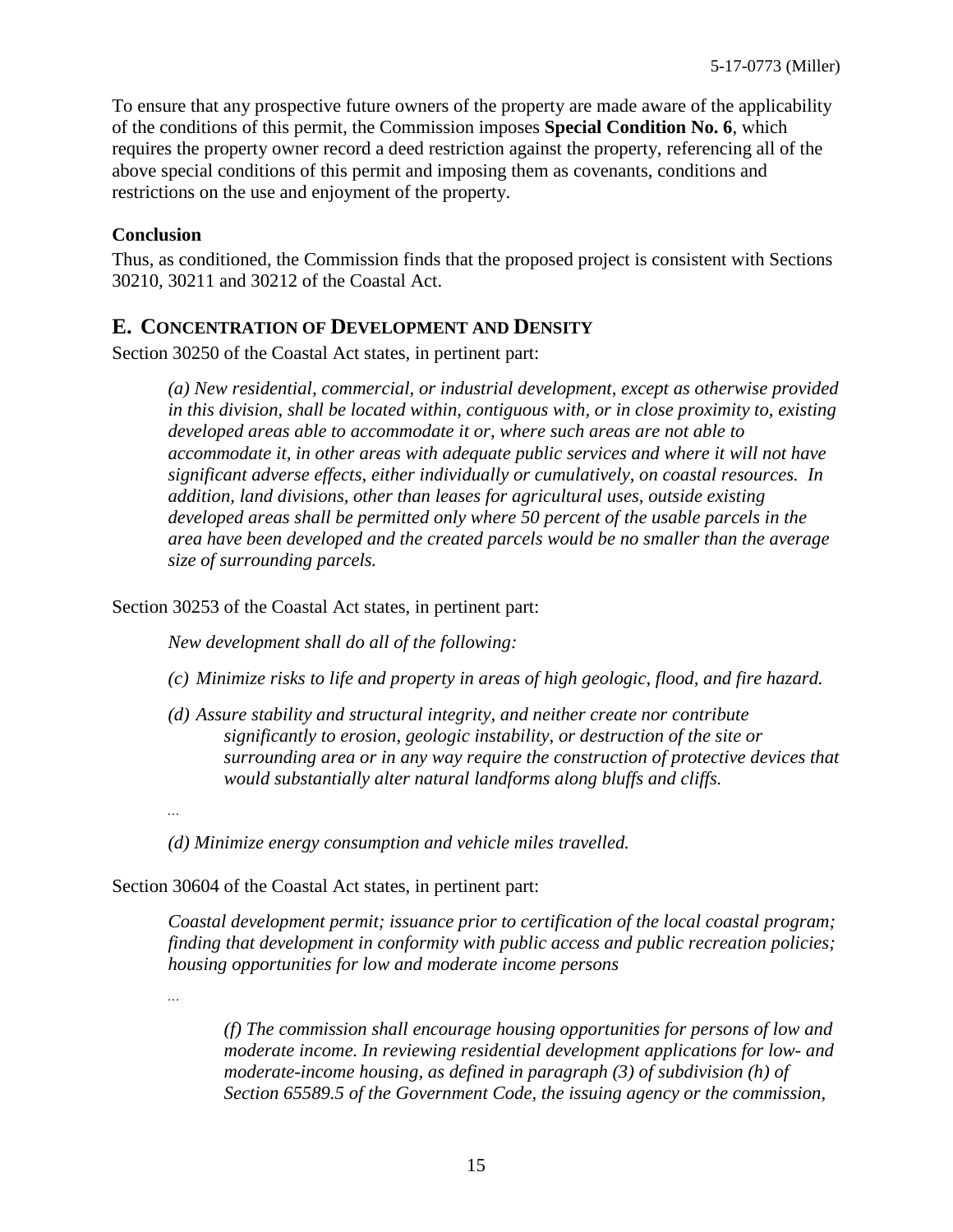*on appeal, may not require measures that reduce residential densities below the density sought by an applicant if the density sought is within the permitted density or range of density established by local zoning plus the additional density permitted under Section 65915 of the Government Code, unless the issuing agency or the commission on appeal makes a finding, based on substantial evidence in the record, that the density sought by the applicant cannot feasibly be accommodated on the site in a manner that is in conformity with Chapter 3 (commencing with Section 30200) or the certified local coastal program.* 

*(g) The Legislature finds and declares that it is important for the commission to encourage the protection of existing and the provision of new affordable housing opportunities for persons of low and moderate income in the coastal zone.* 

Section 30250 of the Coastal Act requires that new development be located near existing developed areas able to accommodate new development, or near areas with public services and where there will not be significant cumulative adverse effects on coastal resources. Section 30253 of the Coastal Act states that new development shall minimize energy consumption and vehicle miles traveled. Section 30604 of the Coastal Act encourages the protection of existing and the provision of new affordable housing opportunities for low and moderate income in the Coastal Zone.

Since 1994 to the present, the Commission has approved twelve projects in Seal Beach involving the replacement of duplexes with single family residences. The proposed project is a similar type of project. However, the existing onsite structure is a duplex that does not comply with zoning regulations regarding lot size. The City of Seal Beach, which does not have a certified LCP, designates the subject site as Residential High Density (RHD-20) in its Zoning Code with a maximum development of 25 dwelling units/acre, or 1 unit per 2,178 square feet. The subject property has a lot size of 3,373 square feet, which allows one unit on the property by the City's zoning regulations. The lot is too small to accommodate a duplex; however, the site can accommodate 1 unit. Thus, the proposed project is consistent with the City's zoning regulations for the RHD-20 designation. Although this is not the standard of review for the Commission's review of the project, the fact that the site is only allowed one lot per the City's zoning regulations supports that the Commission's approval of the project would not reduce housing density because only one unit is permitted on the property per the City's zoning regulations

As stated in the City's 2013-2021 Housing Element, the City examines any Coastal Zone development that entails demolition or conversion of residential units that are not categorically exempt from the California Environmental Quality Act (CEQA) as required under the California Government Code (§65588(d) pursuant to Section 65590 (The Mello Act)). The Mello Act is a statewide law which seeks to preserve housing for persons and families with low and moderate incomes in the Coastal Zone. The City of Seal Beach determined that the proposed development is a Ministerial Project and therefore since it was not considered categorically exempt, the City was required to analyze its compliance with the Mello Act. In its analysis, the City determined that while the property has two units, the second floor unit has not been occupied for well over a year. Under the Mellow Act, a unit shall not be considered affordable if it has been unoccupied for more than 365 consecutive days. Therefore, the City determined that the second floor unit is not considered an affordable unit. Regarding the first floor, the City stated that since the owner has allowed friends to occupy the first floor unit, the property is generally maintained as owner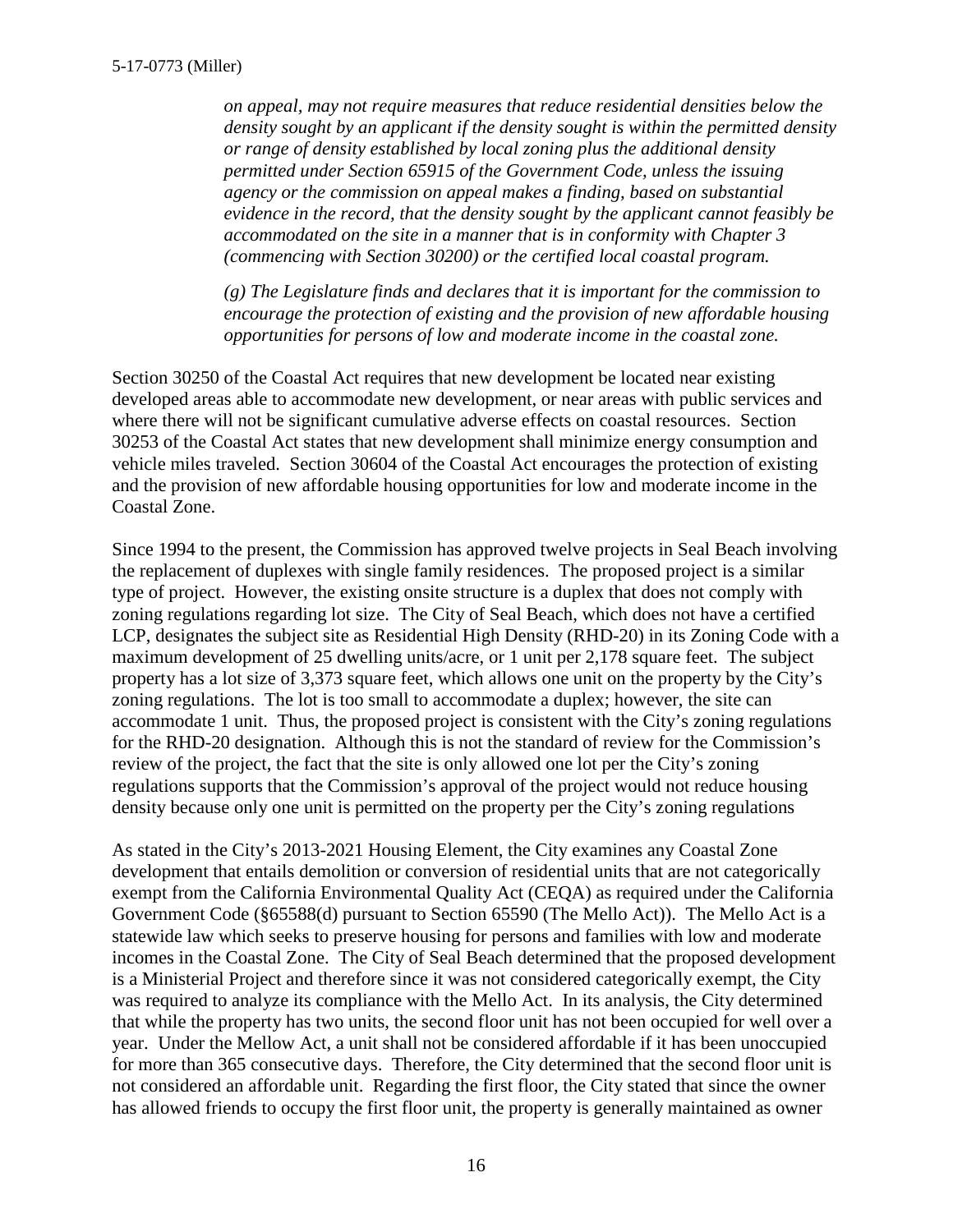occupied and not as an affordable income property. Thus, the first floor unit is also not considered an affordable unit by the City. Therefore, the City determined that the existing duplex did not contain affordable units. However while the existing units are not considered affordable and the subject lot is too small to provide a second unit, the subject site is located in a dense residentially zoned area where numerous residential opportunities are available and amenities such as restaurants, convenience stores, grocery store, etc. are located within a maximum  $\frac{1}{2}$  a mile. In addition, the public beach is located adjacent to the public walkway fronting the subject site. Thus, the project is located in an area that can accommodate it and will not have cumulative adverse impacts to coastal resources. In addition, the location of the subject site within these nearby amenities minimizes vehicle miles traveled and energy consumption.

More broadly, planning for concentration of development and encouragement of affordable housing can be done through a City's Local Coastal Program, but is more difficult to do in a meaningful way on a project-by-project basis. Here, Seal Beach does not currently have a certified LCP. The Commission previously approved a Land Use Plan for Seal Beach with suggested modifications; however, the City of Seal Beach did not accept those changes and the Commission's approval of the LUP expired. The City has received a Commission grant for the development of an LCP, so this presents an opportunity to address affordable housing in the context of an LCP.

### **Conclusion**

Thus, as conditioned, the Commission finds that the proposed project is consistent with Sections 30250, 30253 and 30604 of the Coastal Act.

### <span id="page-16-0"></span>**F. DEED RESTRICTION**

To ensure that any prospective future owners of the property are made aware of the applicability of the conditions of this permit, the Commission imposes **Special Condition No. 6**, which requires the property owner record a deed restriction against the property, referencing all of the above special conditions of this permit and imposing them as covenants, conditions and restrictions on the use and enjoyment of the Property. Thus, as conditioned, any prospective future owner will receive actual notice of the restrictions and/or obligations imposed on the use and enjoyment of the land including the risks of the development and/or hazards to which the site is subject, and the Commission's immunity from liability.

# <span id="page-16-1"></span>**G. LOCAL COASTAL PROGRAM (LCP)**

Section 30604 of the Coastal Act provides for the issuance of coastal development permits directly by the Commission in regions where the local government having jurisdiction does not have a certified local coastal program. The permit may only be issued if the Commission finds that the proposed development will not prejudice the ability of the local government to prepare a Local Coastal Program, which conforms with the Chapter 3 policies of the Coastal Act.

On July 28, 1983, the Commission denied the City of Seal Beach Land Use Plan (LUP) as submitted and certified it with suggested modifications. The City did not act on the suggested modifications within six months from the date of Commission action. Therefore, pursuant to Section 13537(b) of the California Code of Regulations, the Commission's certification of the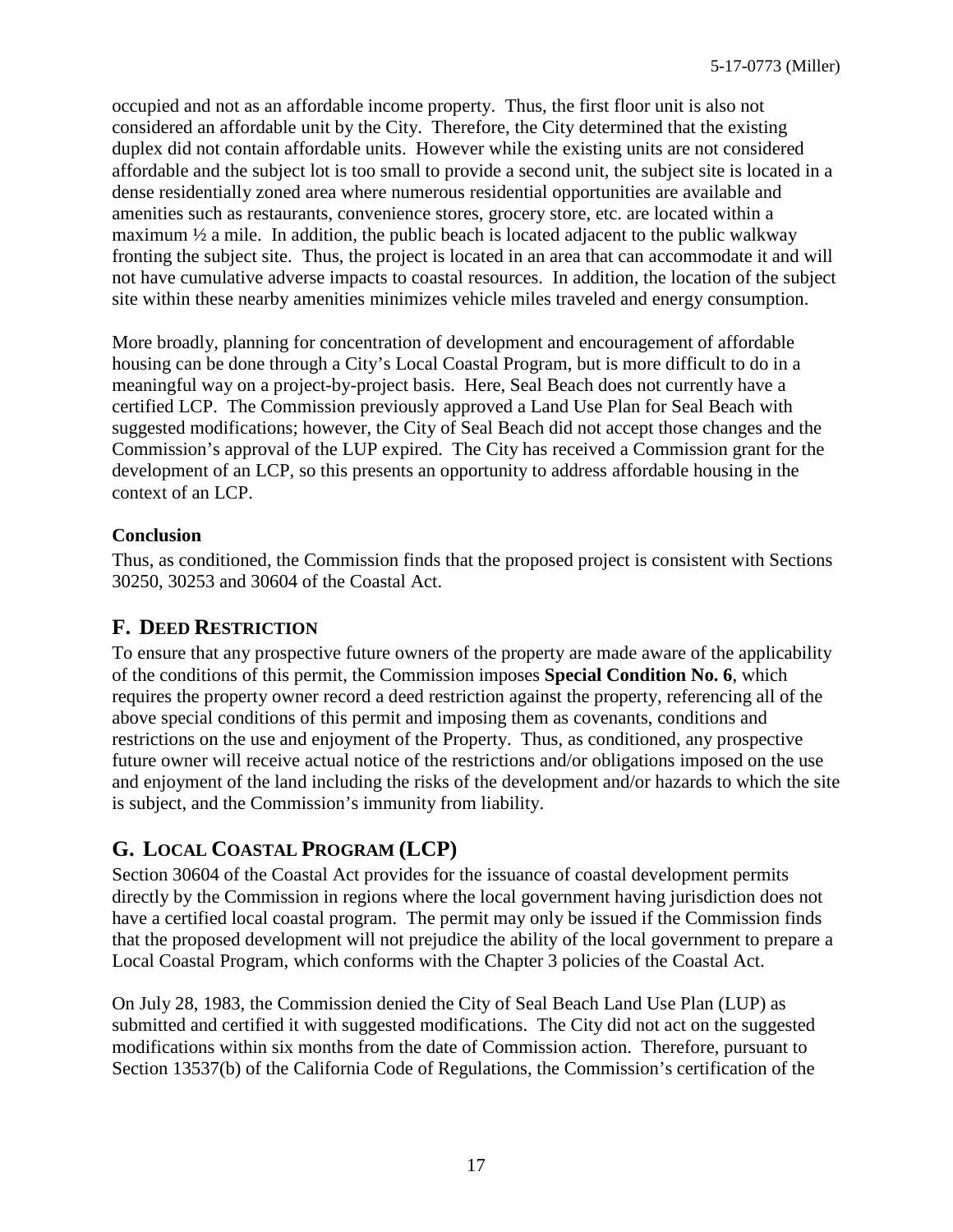land use plan with suggested modifications expired. The LUP has not been resubmitted for certification since that time.

The proposed development is consistent with the Chapter Three policies of the Coastal Act. Therefore, the Commission finds that the proposed development would not prejudice the ability of the City to prepare a certified coastal program consistent with the Chapter 3 policies of the Coastal Act.

## <span id="page-17-0"></span>**H. CALIFORNIA ENVIRONMENTAL QUALITY ACT (CEQA)**

Section 13096 of Title 14 of the California Code of Regulations requires Commission approval of Coastal Development Permit applications to be supported by findings showing the approval, as conditioned, to be consistent with any applicable requirements of the California Environmental Quality Act (CEQA). Section 21080.5(d)(2)(A) of CEQA prohibits a proposed development from being approved if there are feasible alternatives or feasible mitigation measures available which would substantially lessen any significant adverse effect which the activity may have on the environment. The Commission's regulatory program for reviewing and granting CDPs has been certified by the Resources Secretary to be the functional equivalent of CEQA. (14 CCR § 15251(c).)

In this case, the City of Seal Beach is the lead agency and the Commission is a responsible agency for the purposes of CEQA. The City of Seal Beach determined that the proposed development is a Ministerial Project. As a responsible agency under CEQA, the Commission has determined that the proposed project, as conditioned, is consistent with the marine resources, water quality, hazards and public access policies of the Coastal Act. As conditioned, there are no feasible alternatives or feasible mitigation measures available which would substantially lessen any significant adverse impact which the activity may have on the environment. Therefore, the Commission finds that the proposed project can be found consistent with the requirements of the Coastal Act to conform to CEQA.